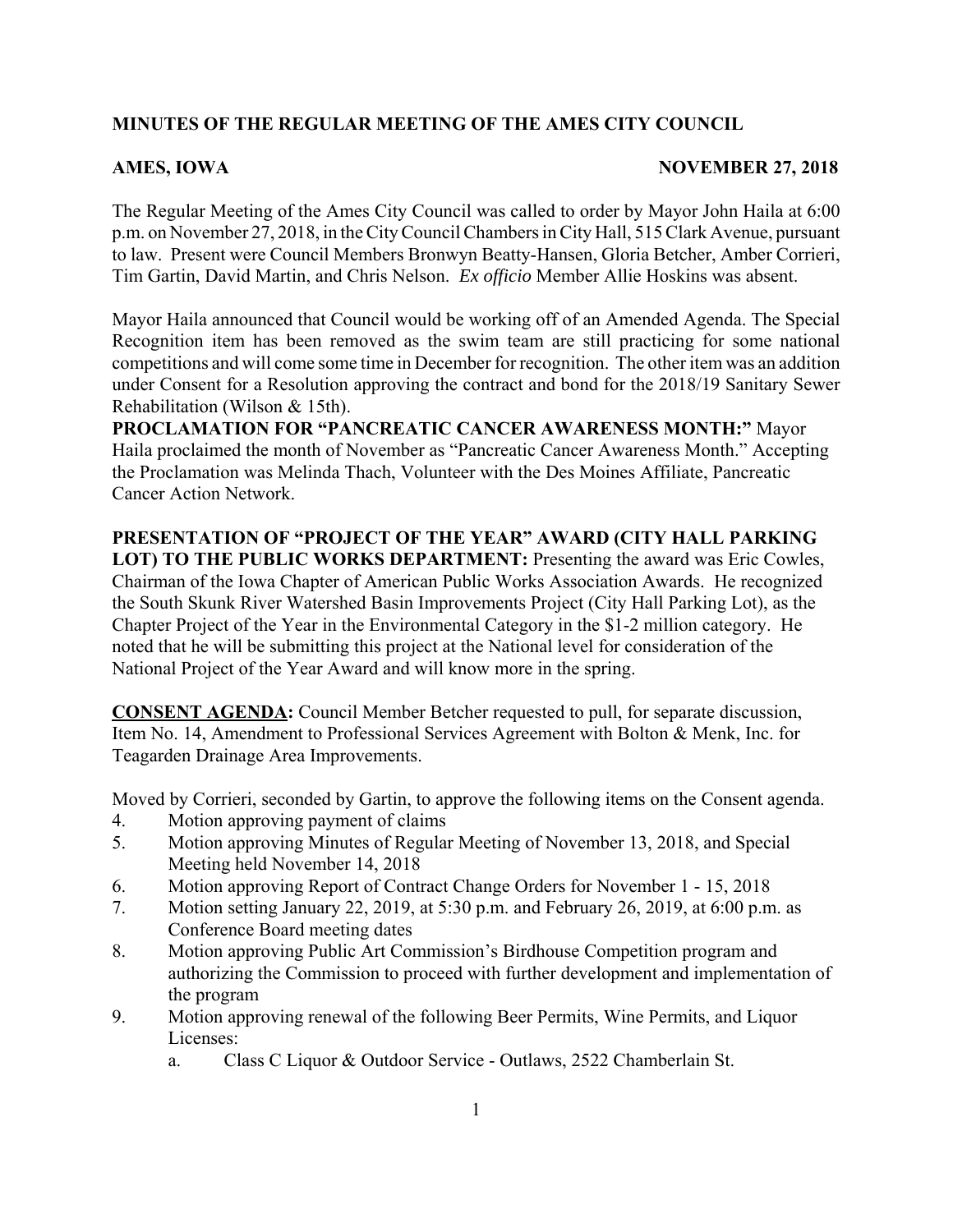- b. Class B Native Wine Chocolaterie Stam, 230 Main St.
- c. Class C Beer & B Native Wine Swift Stop #8, 705 24th Street
- d. Class B Liquor, Catering, & Outdoor Service Country Inn & Suites, 2605 SE 16th St.
- e. Class C Liquor LC0043993 Time Out Ames, 120 Kellogg Avenue
- 10. RESOLUTION NO. 18-621 authorizing Mayor to submit Letter of Support requested by Iowa State University regarding AraNet Advanced Wireless Research Proposal and committing to allowing a network infrastructure in the right-of-way and cooperate in finding appropriate locations for transmission equipment on electric poles, street lights, and traffic signals
- 11. RESOLUTION NO. 18-623 setting date of public hearing for December 11, 2018, regarding vacation of Water Main Easement at 2205 Green Hills Drive
- 12. RESOLUTION NO. 18-624 approving 2018 Urban Renewal Report and certification of TIF Debt for Campustown and annual appropriation of Kingland TIF Rebate
- 13. RESOLUTION NO. 18-625 approving Encroachment Permit for a sign at 120 Welch Avenue
- 14. RESOLUTION NO. 18-627 approving contract and bond for 2018/19 Sanitary Sewer Rehabilitation (Wilson and 15th)
- 15. RESOLUTION NO. 18-628 approving partial completion of public improvements and reducing the security being held for Hayden's Crossing, 1<sup>st</sup> Addition
- 16. RESOLUTION NO. 18-629 approving partial completion of public improvements and reducing the security being held for Hayden's Crossing, 2nd Addition
- 17. 2015/16 and 2016/17 Bridge Rehabilitation Program (East Lincoln Way and Dayton Avenue):
	- f. RESOLUTION NO. 18-630 approving Balancing Change Order
	- g. RESOLUTION NO. 18-631 accepting completion

Roll Call Vote: 6-0. Resolutions declared adopted/carried unanimously, signed by the Mayor, and hereby made a portion of these Minutes.

# **AMENDMENT TO PROFESSIONAL SERVICES AGREEMENT WITH BOLTON & MENK, INC., FOR TEAGARDEN DRAINAGE AREA IMPROVEMENTS:** Council

Member Betcher stated that she had pulled this item from Consent as she questioned how these Agreements work. She explained that staff has done a good job negotiating with the property owners to come up with a resolution, but has it had cost a lot of money. Ms. Betcher asked if the Agreements are bound to the property owner or the actual property. Municipal Engineer Tracy Warner stated that with the design contract, it is bound to the design only. She explained that they had come to an Agreement with the property owner, but Public Works had not processed and gotten the Easement recorded before the property suddenly came up for sale. The new property owner had a different idea for the property. They are working on getting easements, so they have the documents in place so. Once an easement is granted, it is recorded and then it is held against the land even if the property is sold.

Moved by Betcher, Second by Gartin, to approve Resolution No. 18-626 approving the Amendment to the Professional Services Agreement with Bolton & Menk, Inc., for Teagarden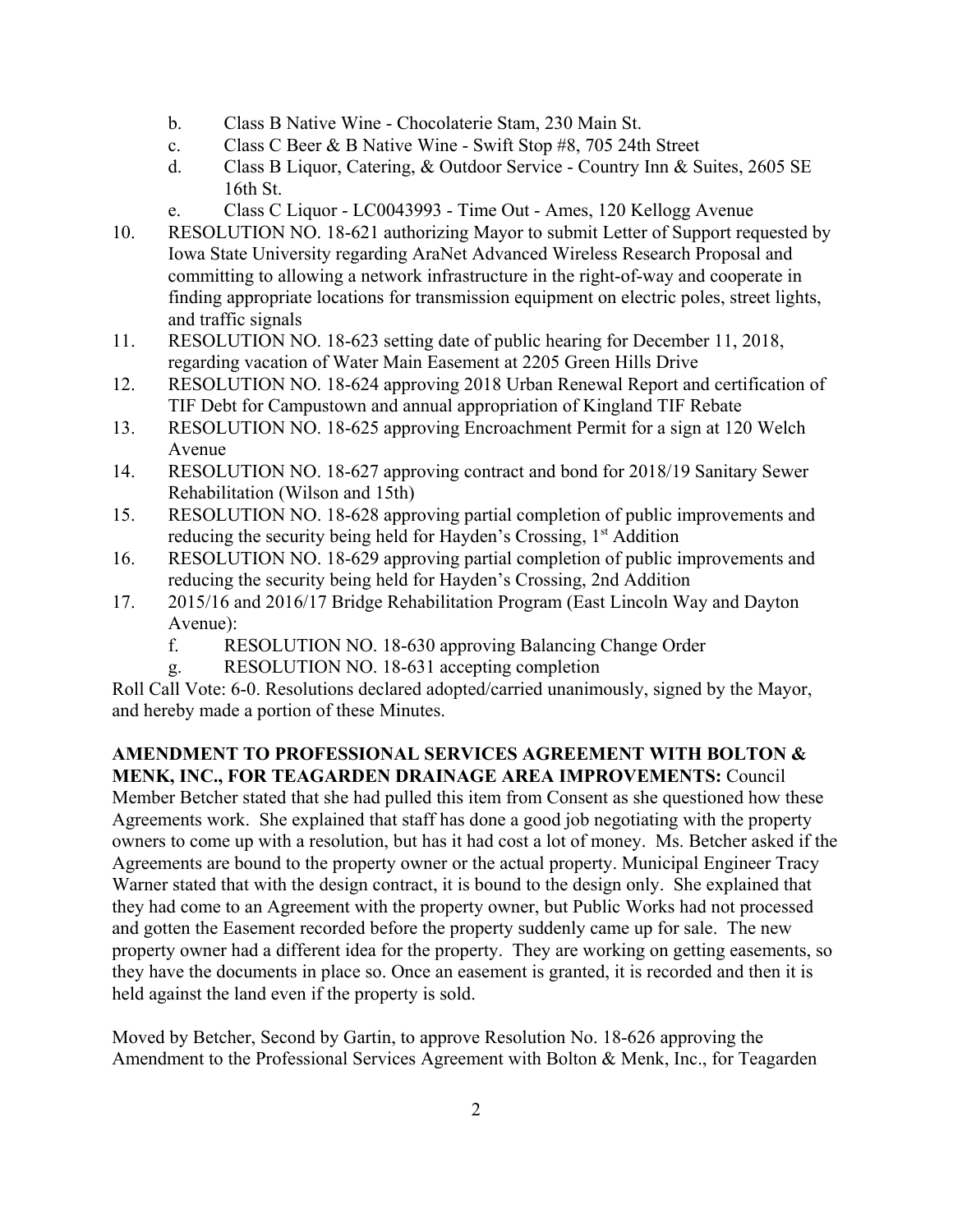Drainage Area Improvements in an amount not to exceed \$21,500.

**PUBLIC ART COMMISSION'S BIRDHOUSE COMPETITION:** Mayor Haila asked to have Kerry Dixon with the Public Art Commission give a brief overview of Consent Item No. 8 regarding the Public Art Commission's Birdhouse Competition. Ms. Dixon explained that they have reached out to several organizations that are excited to partner with the Public Arts Commission. They will have several different categories to compete in. The birdhouses will be fully functional and will be for different species of birds. The appropriated City funding will go to support the installation, maintenance, and decommissioning of the birdhouses. She noted that they will work with the Parks and Recreation Department in placing the completed birdhouses. The Commission will also seek a guest artist or artists to work with the community and area schools and preschools for birdhouse decorating workshops. Council Member Beatty-Hansen asked how the birdhouses will be cleaned. Ms. Dixon stated that they will either work with the Parks and Recreation Department to pay to clean them or get volunteers to do this annually. Mayor Haila asked about the availability to purchase the birdhouse kits. Ms. Dixon stated that they are going to work on purchasing different types of birdhouses for different species of birds. Mayor Haila pointed out that this is a good opportunity for anyone from pre-school-age and older to help out in the community.

**PUBLIC FORUM:** Mayor Haila opened Public Forum. No one came forward to speak, and Public Forum was closed.

**REQUESTED REFUND PERTAINING TO SOUTH DUFF SIGNAL PROJECT TO E-M HUNZIKER, LLC, IN THE AMOUNT OF \$17,003:** Public Works Director John Joiner stated that the Council received this item in the non-agenda packet. At the last City Council meeting, staff was asked to bring it back as a discussion item tonight. Mr. Joiner stated that the staff report should cover the background of this issue and the advice of the City Attorney. Council Member Gartin stated that this is an unfortunate miss-communication between the parties, and hopefully, with future agreements this will not happen again.

Moved by Gartin, seconded by Betcher, to adopt RESOLUTION NO. 18-632 approving the requested refund pertaining to the South Duff Signal Project to E-M Hunziker, LLC, in the amount of \$17,003.

Roll Call Vote: 6-0. Resolution declared adopted unanimously, signed by the Mayor, and hereby made a portion of these Minutes.

**FLOOD MITIGATION - RIVER FLOODING:** Mayor Haila noted that the applicant had requested that this item be tabled to December 18, 2018, as they are working on obtaining additional information.

Moved by Beatty-Hansen, seconded by Nelson, to table the Flood Mitigation-River Flooding agenda item until the City Council meeting on December 18, 2018. Vote on Motion: 6-0 Motion declared unanimously.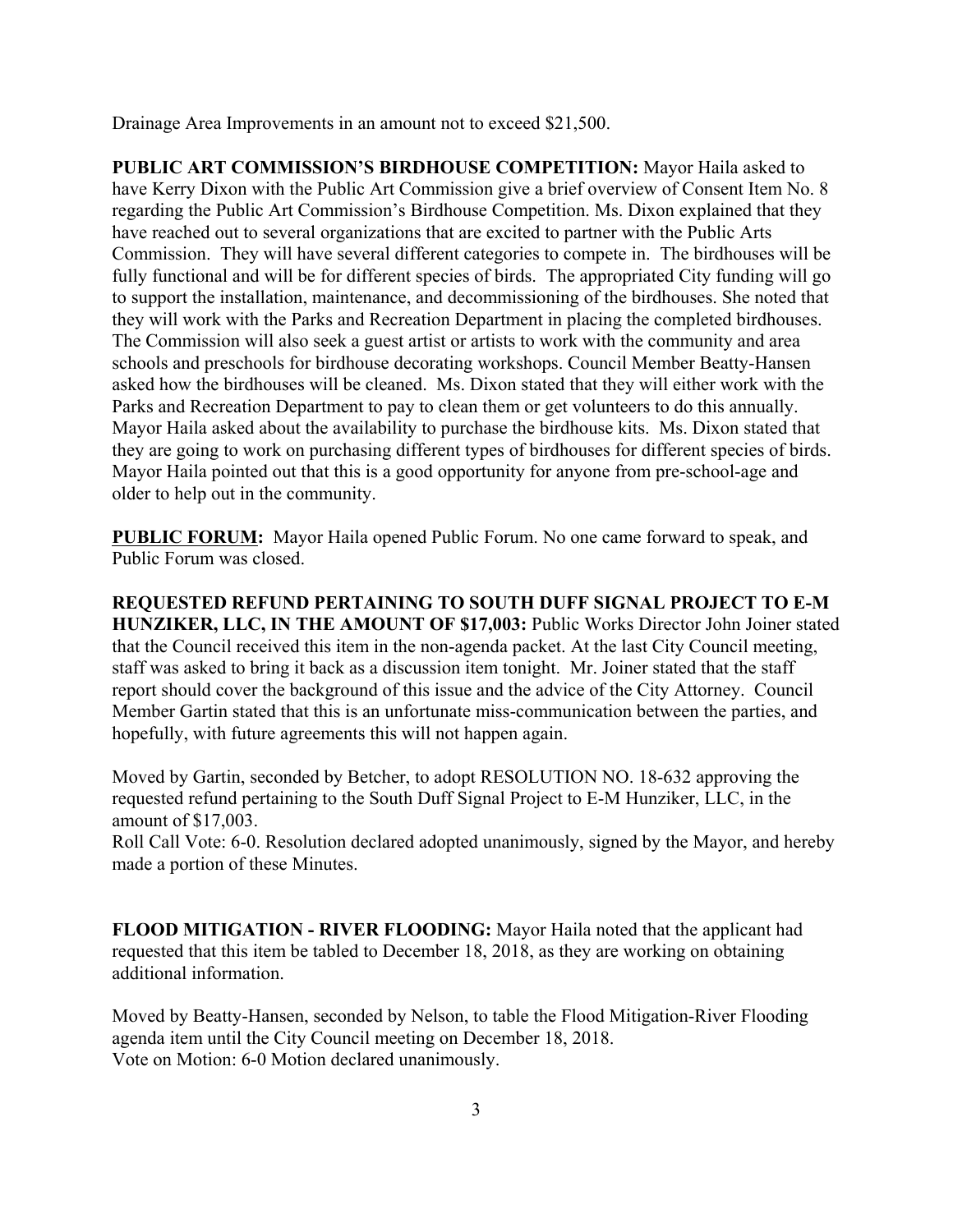**RESOLUTION AUTHORIZING THE USE OF EMINENT DOMAIN, IF NECESSARY, TO OBTAIN EASEMENTS AND ACQUIRE LAND FOR EAST INDUSTRIAL AREA UTILITY EXTENSION PROJECT:** Public Works Engineer Nathan Willey stated that currently they are in the easement and land acquisition phase of this project. He explained that they are trying to get permanent and temporary construction easements from different property owners and are also trying to acquire about two acres of land from one property owner, which is a key piece of the project, for a lift station and a future water tower. To date, they have five easements signed by property owners out of the eleven. The land acquisition agent has been approached by their Appraiser and so far there has not been an agreement. Mr. Willey stated the only reason for this request is to authorize eminent domains only if necessary. It is staff's preference to prevent any delays and to have this project bid in early spring of 2019.

Council Member Gartin commented that eminent domain has a lot of negative stigmas. He explained that using it for a lift station and a future water tower is in the category of necessary capital improvements. The goal is to not use eminent domain at this time, but to have it available in case negotiations are unable to be completed.

Mayor Haila opened public comment. There was no one wishing to speak, and public comment was closed.

Moved by Beatty-Hansen, seconded by Corrieri, to adopt RESOLUTION NO. 18-633 authorizing use of eminent domain, if necessary, to obtain easements and acquire land for the East Industrial Area Utility Extension Project.

Roll Call Vote: 6-0. Resolution declared adopted unanimously, signed by the Mayor, and hereby made a portion of these Minutes.

**STORY COUNTY HOUSING TRUST**: Brian Phillips, Assistant City Manager, stated that two years ago during the City Council budgeting process the Council allocated funding for the Story County Housing Trust. The City has received an invoice for the second of the payments for the funding; however, no parameters were set up as to identify what must be done with the funding. Mr. Phillips noted that they thought it would be a good opportunity for the Council to receive an update as to the activities of the Housing Trust.

Brenda Dryer explained that she is representing the Story County Housing Trust Fund as a Vice-Chair. Ms. Dryer stated that in the Council packet, there was a recap of the accomplishments and achievements dating back to 2017 when the trust fund was established. She noted the following highlights:

- Received certification as a Local Housing Trust Fund through the State Housing Trust Fund
- Applied for first State Housing Trust Fund (SHF) grant
- December 2017: Awarded the maximum grant available from the State Housing Trust Fund of \$239,313
- FY2017: Matching funds required by the State Housing Trust Fund grant received nearly \$48,600 public and \$12,500 private donations.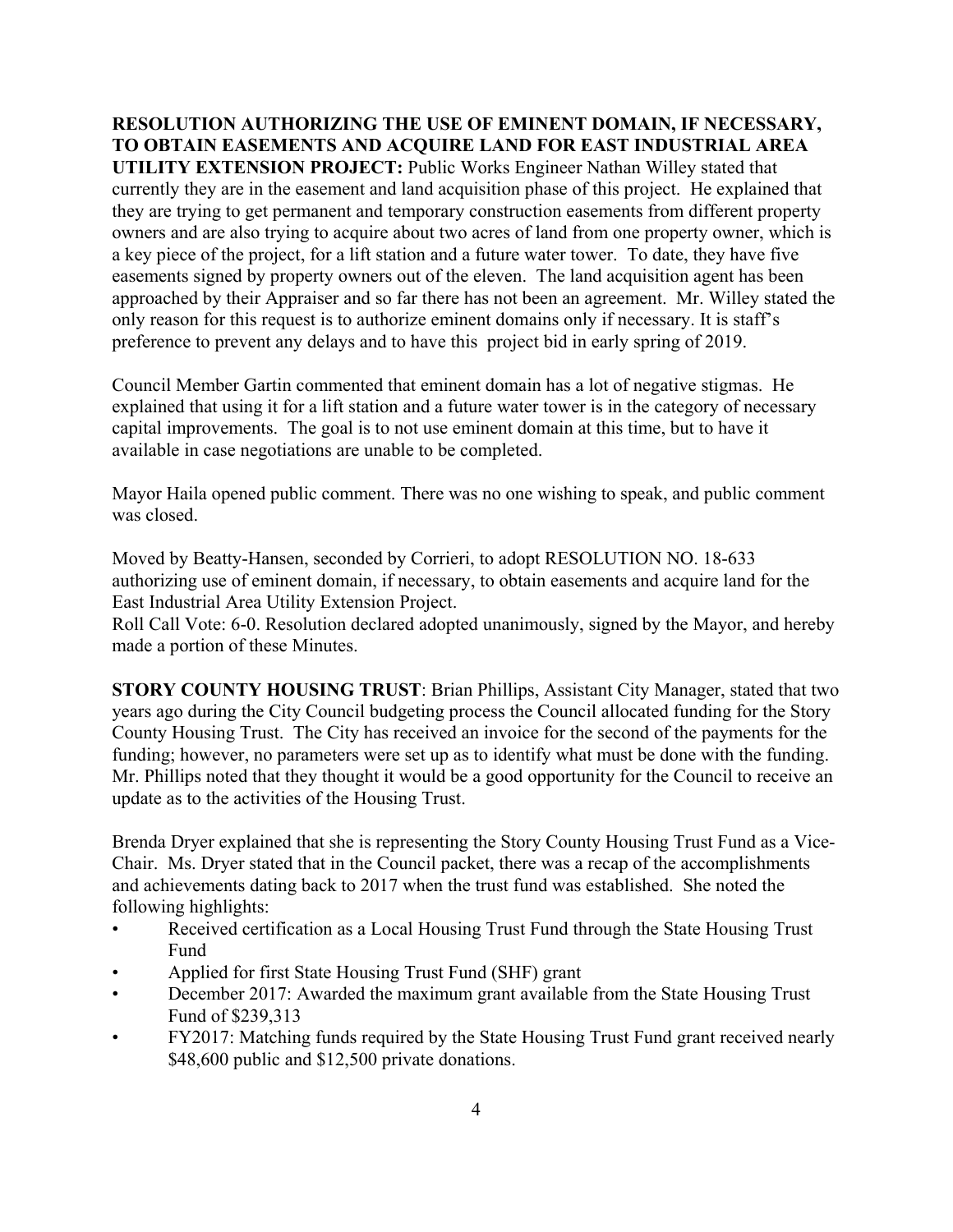- FY2018: Required matching funds, pledged a little more than \$60,000
- Story County Housing Trust awarded \$185,000 in Owner-Occupied Repair grants to six organizations to provide repairs for homeowners with 60% or less of area median income
- Owner-Occupied Repair contracts issued and projects started throughout Story County

Ms. Betcher asked how many grant requests were received for the Owner-Occupied Repair Program. Ms. Dryer stated that the Story County Housing Trust Fund does not accept applications from individuals as they make their awards to organizations that are able to support citizens across the counties. The funding is targeted for homeowners who make 60% or less of the county-wide median based on household size. Ms. Betcher noted that they did have six homeowners who qualified, and they were able to help all six of them. Ms. Betcher asked if the Story County Housing Trust Fund tracks how the money is distributed to the six organizations. Ms. Dryer explained that they do; the organizations have two years to get the funds awarded to individuals with a possibility of a one-year extension.

Mayor Haila asked what the mission and objective statement was for the Story County Housing Trust Fund. Council Member Corrieri read off the mission statement for the Story County Housing Trust Fund. Mayor Haila asked if the City's new Home Funds would be able to work with the Story County Housing Trust Fund. Ms. Corrieri commented that there will be opportunities for the Trust Fund to partner with the City on how Home Funds are distributed.

Moved by Beatty-Hansen, seconded by Gartin, to accept the Report of Activities for FY2017/18 and to adopt RESOLUTION NO. 18-634 authorizing payment in the amount of \$34,000 to the Story County Housing Trust for FY 2017/18.

Mayor Haila opened public comment. No one came forward to speak, and public comment was closed.

Roll Call Vote: 5-0-1. Voting aye: Gartin, Betcher, Nelson, Martin, Beatty-Hansen. Voting nay: None. Abstaining due to a conflict of interest: Corrieri,

The Council recessed at 6:35 p.m. and reconvened at 6:43 p.m.

**STAFF REPORT ON COMMUNITY INTERNET IMPROVEMENTS:** Assistant City Manager Brian Phillips noted that about a year ago the Council members established, during their goal-setting session an initiative to explore possible improvements in internet options for residents and businesses, including the aspects of availability, speed, cost, reliability, customer service, and policy. He explained that the Federal Communications Commission (FCC) defines "broadband internet" as speeds exceeding 25 megabits per second (Mbps)download and three Mbps upload. Mr. Phillips stated that one of the biggest challenges is the lack of clear publicly available data to understand what the overall picture is in the community. He noted that there were a few resources available; the FCC publishes a broadband map that you can put your address in and see what services are available in your area.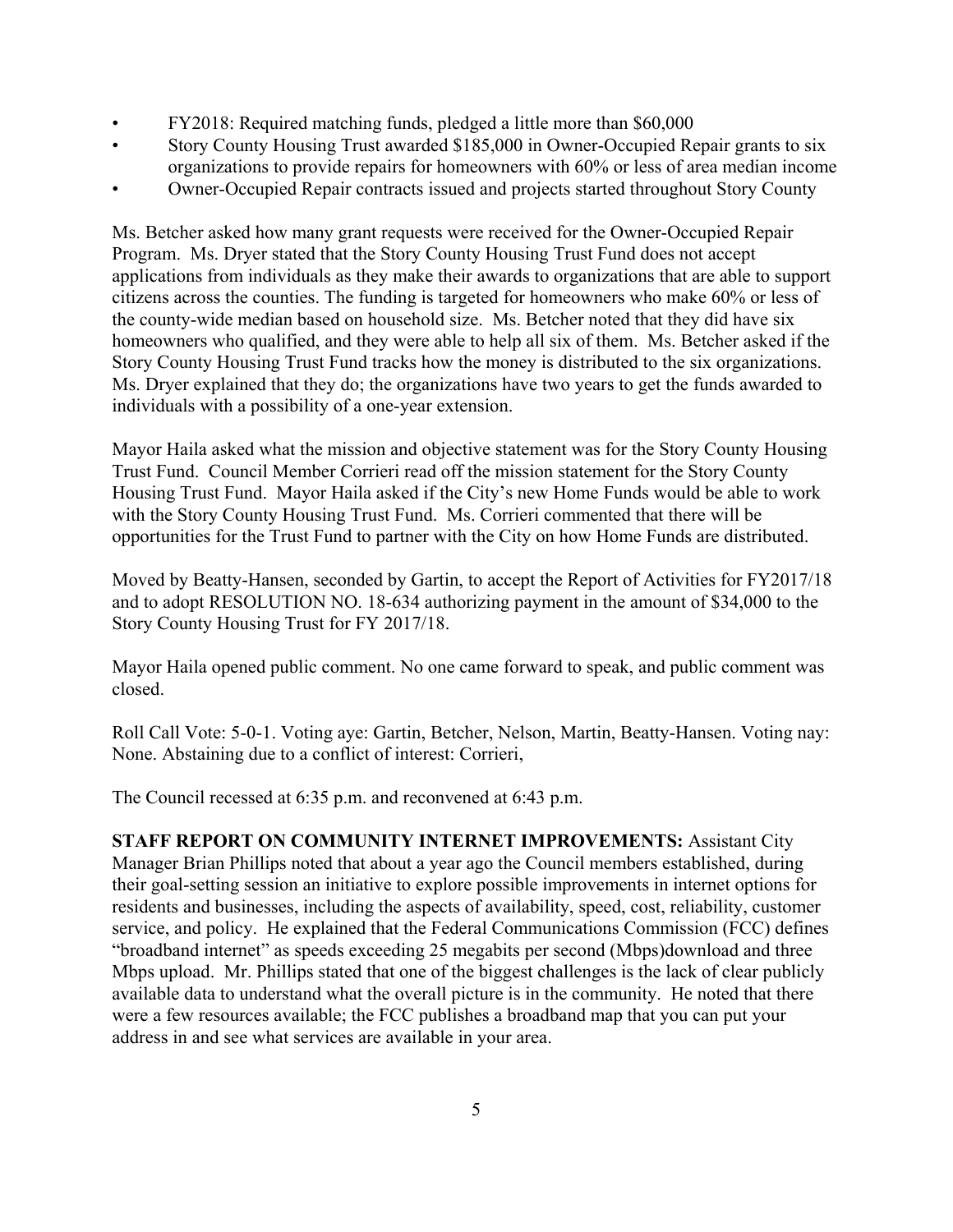Mr. Phillips stated that they did have conversations with the two major internet providers in the area: Mediacom and CenturyLink. They had a meeting with Mediacom representatives outlining the issues that the Council is interested in exploring. In the meeting, they asked Mediacom for information about what has worked in other communities to help improve the connection issues, what are the impediments, and service coverage maps to overlay with the CenturyLink map to see if there are any coverage gaps. Mr. Phillips noted that he did not receive any of the data from Mediacom and CenturyLink did not respond at all.

Mr. Phillips stated that an online survey was done in 2017 to get resident feedback on internet use and problems. A focus group was held in October 2018 with residents having the same complaints as the online survey about service being too slow and not reliable. He noted that a lack of data was one limitation, and another would be that even if they knew where the problem was, the City does not have the ability to regulate the current providers. However; the City does have the option of entering the marketplace as a provider.

Mr. Phillips explained that there are four models (outlined below) after looking at other cities:

- Retail Model Offers the City the most control over internet access, service, speeds, and fees for the customer. It requires the largest infrastructure investment; therefore, making it the costliest model. This model also presents the greatest financial risk to the City due to having to compete with private sector companies.
- Wholesale Services Model The municipality builds and operates a network for use by private sector internet service providers. The private providers pay for the use of the City-owned network infrastructure, which they use to reach their individual customers. In this model, the investment by the City is less than in the retail model and also presents lower financial risk since there is not direct competition with private sectors' providers.
- Franchise Model the municipality provides private services providers access to conduits and to the public right-of-way in exchange for a franchise fee. In this model, the municipality has little to no control over coverage, prices, speeds, and customer service. The City also has little to no investment cost.
- Community Ownership and Deployment Model The municipality along with other community anchor institutions (e.g., universities, hospitals, school districts, DOT) coinvest to create a broadband network. A nonprofit is typically formed from this coalition to oversee the funding, deployment, and operations of the network as well as act as the internet service provider. In this model, the initial investment and the risk is shared by the participating institutions.

Mr. Phillips explained that in addition to the four models listed above, the City would need to take into consideration the legal and financial issues of City-operated internet utilities:

1. Establishment of a Municipal Broadband Utility: Before any steps could occur toward establishing a City-owned utility through the retail or wholesale models, a feasibility study would need to be conducted. Following the study, if the Council chooses to establish a broadband utility, Iowa law requires a referendum election, which may proceed on a simple majority. If the referendum fails, the ballot questions may not be submitted to the voters again for a period of four years.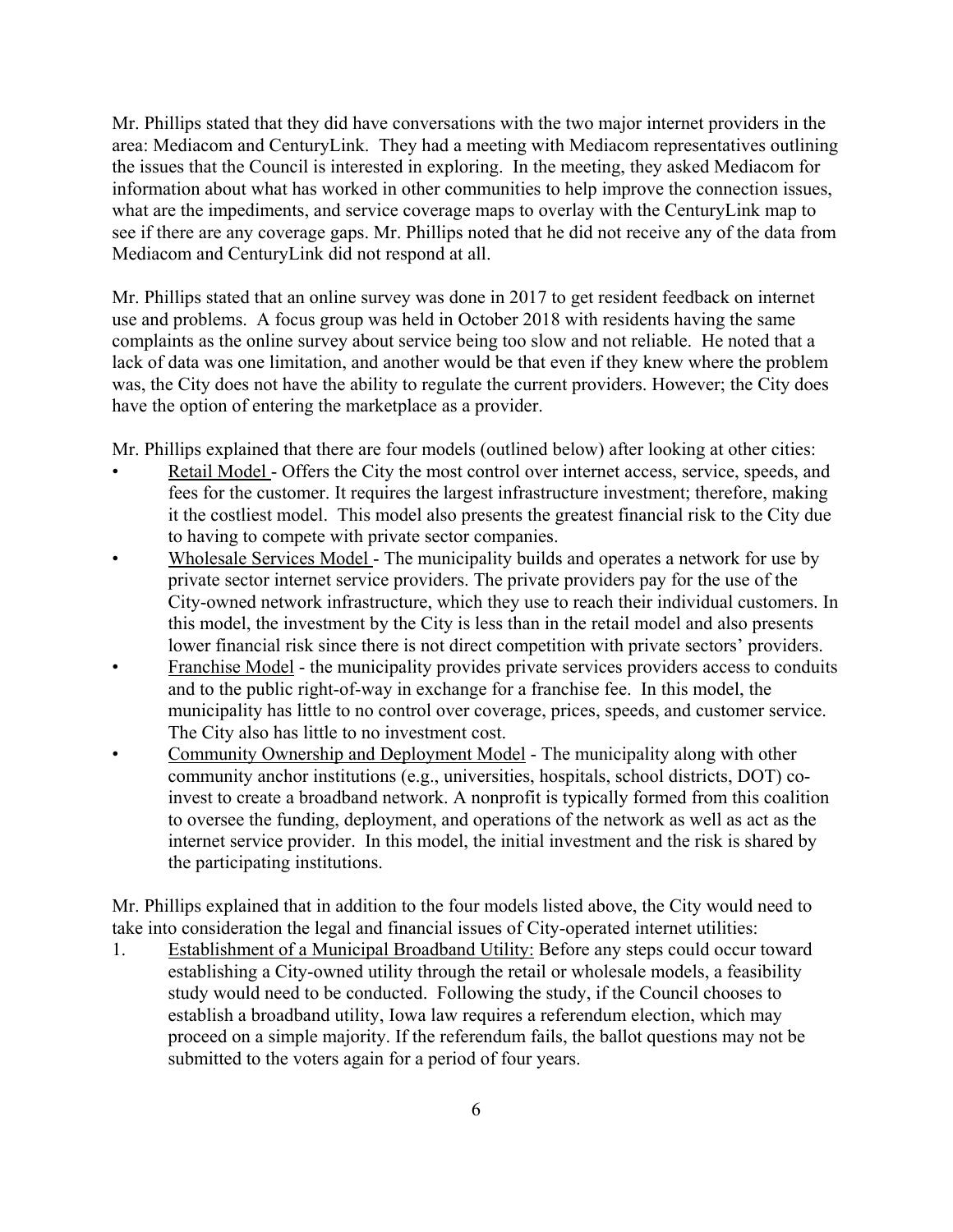- 2. Capital Funding of a Municipal Broadband Utility: Establishing a broadband utility requires a significant cost, and there are limited sources of funding for the City. General Obligation Bond funding requires passing a referendum and pledging of property taxes. A referendum to issue bonds requires 60 percent voter approvals. The most practical financing option would be negotiated direct placement of debt or a bank loan.
- 3. Funding the Operations of a Municipal Broadband Utility: *Iowa Code* section 388.10 strictly prohibits any operating subsidy for a municipal utility providing telecommunications services, which is defined by *Iowa Code* to include internet access services. A City that owns and operates a municipal broadband utility is required to prepare and maintain records to show the full cost of providing services, including the cost of capital.
- 4. Net Neutrality: this requires that internet service providers like AT&T, Verizon, CenturyLink, Mediacom, or Windstream treat all network traffic equally, not slowing or speeding up, or charging differently for any particular sites or content.

Mr. Phillips went over three potential City policies to improve, Internet Service in Ames:

- Accommodating internet fiber cabling in City electrical conduits
- Reduce or eliminate pole attachment fees for internet fiber cable.
- Implement subdivision requirements to provide high-speed internet service

Council Member Martin commented that it was mentioned that the FCC does define broadband as 25 Mbps download, but some residents use DL and wanted to know if those speeds were reported. Mr. Phillips stated he does not have that data at the time. The Director of Electric Services Don Kom noted that during the focus group, everyone had Mediacom and only one person had CenturyLink.

Mr. Martin stated that the state law and regulations would require that a communications utility operation on the basis of its subscribers' revenue without cross subsidization, and inquired if there were any cities already doing this. Mr. Kom explained that Cedar Falls has their own telecommunications within the utility, but it is separate.

Council Member Betcher questioned if the potential City policies would be able to work alongside one of the models discussed or are they mutually exclusive. Mr. Phillips stated that multiple policies and models could be reviewed at the same time, and if the Council;s direction is to go to the end of the spectrum, to become an internet provider, than it may not be worth exploring the policies. He noted that he doesn't think there is any harm in reviewing multiple items, but it would just be time-consuming. Mr. Kom commented that in regards to policy one, internet fiber and cabling, there are already four different electric services in the Ames district, and the majority of homeowner growth is not happening in the Ames service territory; most of the growth is happening in two of the other utility companies. Ms. Betcher asked if going to investigate policy one if any of the other utilities would be willing to work jointly together. Mr. Kom stated there is a potential to meet with them but there would be a cost involved.

Ms. Betcher stated she doesn't see any Iowa cities listed as models and wanted to know if there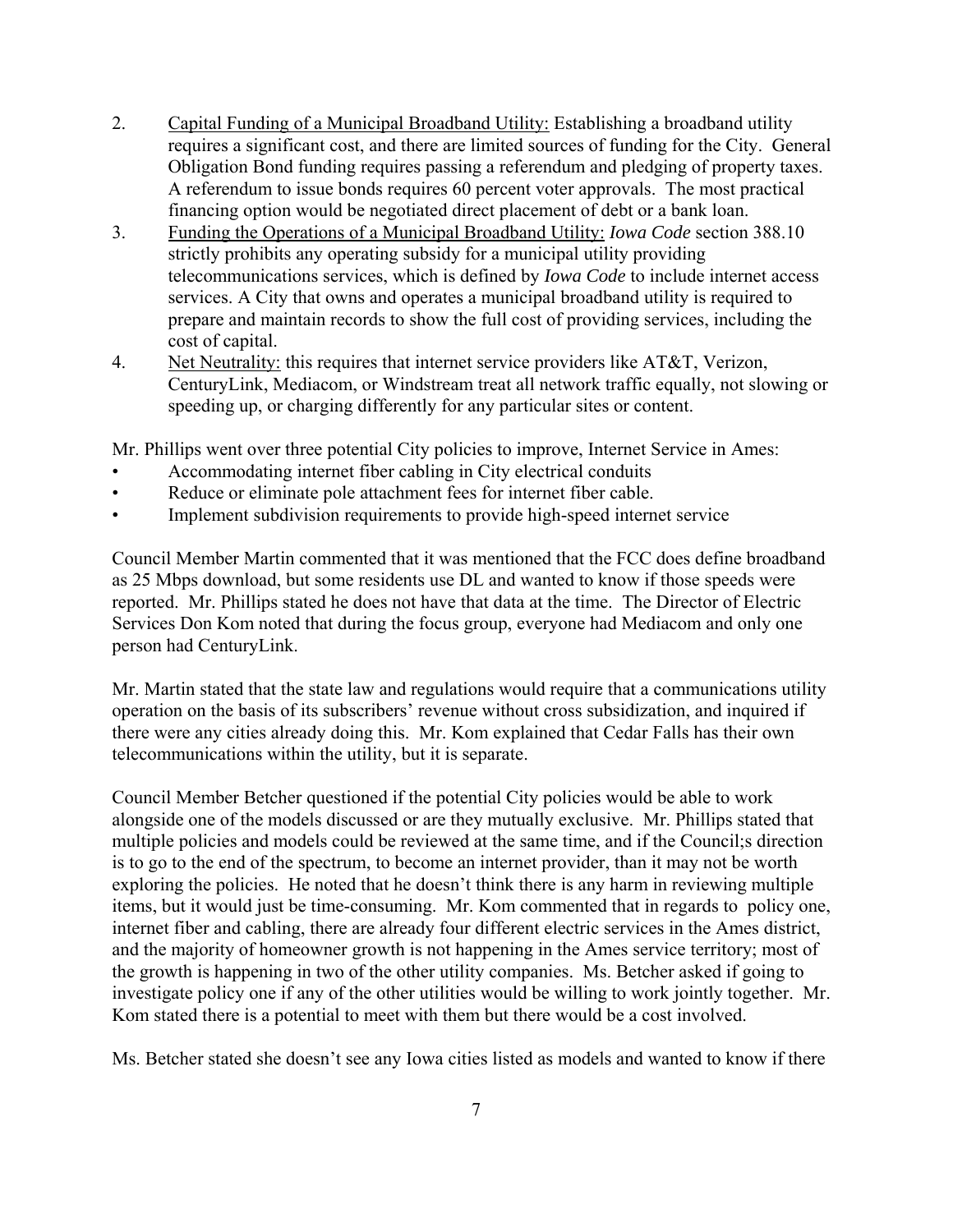was a reason they were not listed. Mr. Phillips stated it was not intentional.

Further discussion ensued about other Iowa cities providing internet service.

Iddo Friedberg, 908 Vermont Circle, Ames, stated that he had emailed the Council about his personal experience regarding his internet service earlier today. He commented that he was surprised that there were no Iowa cities mentioned in the staff report, as he heard Pella just recently joined a municipal model. Mr. Friedberg inquired why bonding could not be used as a funding source. He believes that since Ames is a college town that has a strong use of the internet, the retail model would pay for itself and that citizens would happily apply for a working internet service. Mr. Friedberg then quoted a portion of the City of Ames Community Vision.

Troy Dejoode, 1735 Northeast 70<sup>th</sup> Avenue, Ankeny, noted he was the Executive Director of the Iowa Association of Municipal Utilities. He noted they are the trade association for 541 municipal water utilities, 136 municipal electric utilities, 51 natural gas utilities, and 25 operating broadband utilities. He noted there are about 73 communities in the state of Iowa that have passed a referendum and operating in some of the ways listed in the staff report. Mr. Dejoode mentioned that he was a previous electrical engineer in Cedar Falls and they are governed by a Board that is different from the City of Ames. He explained that he is not advocating for municipalization; his job as an Association is to be a trusted resource to help staff make a decision. What is right for the City of Ames may not be right for other cities. Mr. Dejoode stated that there are three things that most successful utilities have: market demand, strong community leadership, and financing. He commented that he wanted the Council to know that his organization is here to help the City of Ames. Mr. Gartin stated that there are not any newspaper articles about communities that have gone through a feasibility study and couldn't make the numbers work and wanted to know if Mr. Dejoode knew of any communities that have gone through that process. Mr. Dejoode stated that he doesn't know off the top of his head, but knows there are some.

Ben Schmitt, 1035 Vermont Court, Ames, noted that he is a member of the local group: Ames Community Internet Initiative. He listed a couple previous jobs that he had, and dealt with technology. Mr. Schmitt stated that as an Ames resident, he wants the City to thrive through growth, economic development and to have choices. He mentioned as a father, he wants to have reliable and cost-effective internet access for his children and their classmates, and as a Vice-President of Information Security at Dwolla, he helps to lead a team solving difficult problems and enabling businesses to connect to U.S. banking infrastructure, he can share the requirement for remote productivity tools, 24x7 customer support, and reliable bandwidth to support teleconferencing. Mr. Schmitt stated that additional data are needed to drive the initiative and recommended the feasibility study.

Caleb Keller, 1214 Truman Place, Ames, stated he is in support of the Retail Model. He noted that in 1993, it was a luxury to have internet service, now it is a necessity. He related a story of a high school student who was assigned a computer from school; however, the mom could not afford internet service, so the student had a limited window of time to do her homework at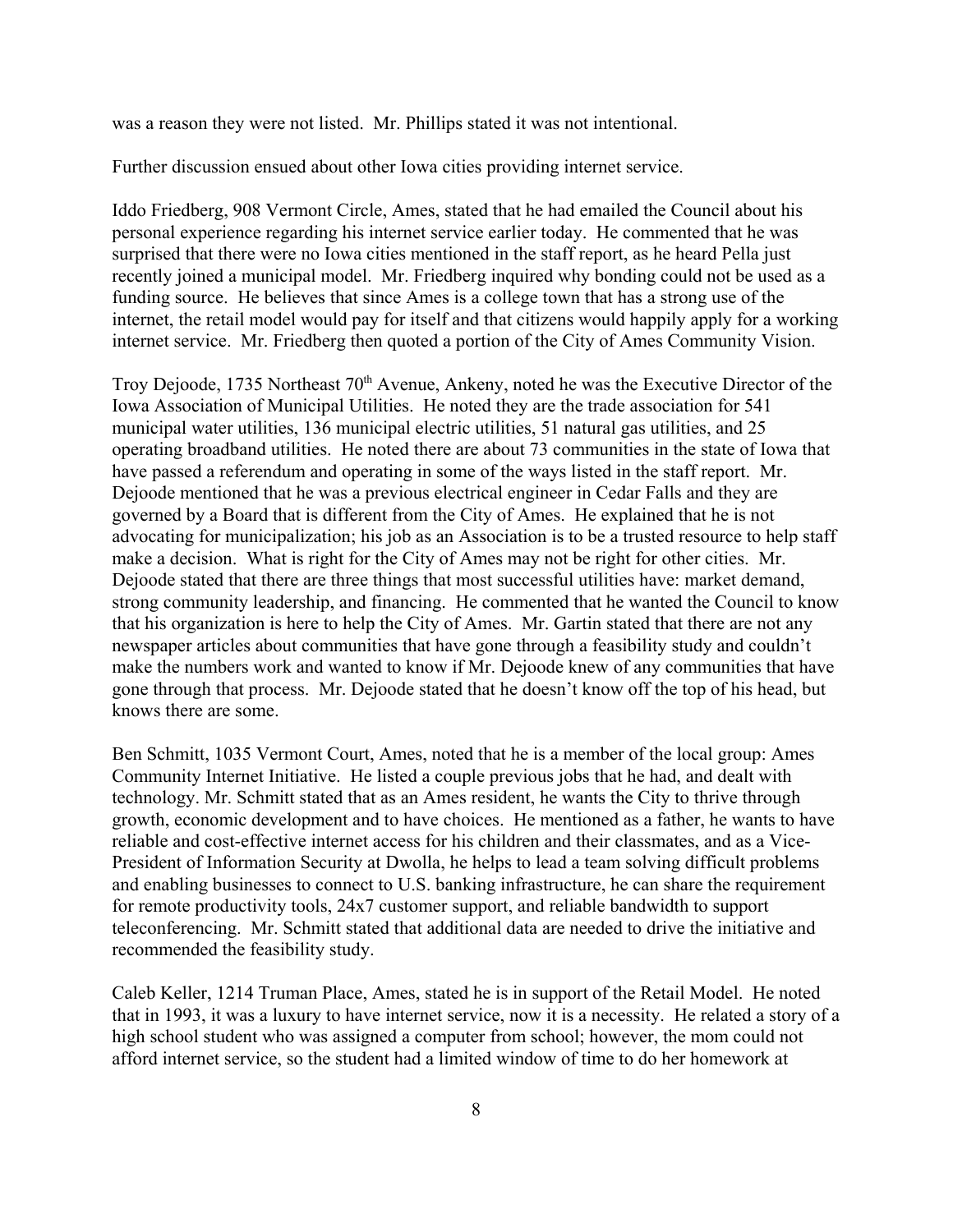friends' houses. Mr. Keller mentioned that he doesn't want barriers between Ames residents and internet service, as it is a necessity of modern life. Council Member Martin stated that even in the Retail Model, the goal is not to give free internet service, and the City's cost may be the same as the current providers. Mr. Keller stated he understands that, but feels that the City of Ames would help the citizens obtain internet service and it would not only be about the bottom dollar.

Curtis Dean, 517 SE 17<sup>th</sup> Street, Grimes, commented that he is co-founder of an organization called the Community Broadband Action Network, which is designed to help communities identify and solve problems for better broadband. He wanted to clarify about the earlier discussion where the electric utility is and isn't in the City of Ames: If the City was to have a referendum and legal authority under Iowa law to operate a utility, the City would have the legal authority to operate the utility throughout the City boundaries, but joint trenching may not be able to happen. Mr. Dean explained that he has gone to a number of City Council and Utility boards and as he tells everyone there are five elements to broadband that are needed. Broadband should be fast, reliable, universally available, affordable, and excellence in customer service. If a community feels that those five are not met, then the community is not getting what they need to survive.

Carolyn Myers, 1804 Maxwell Avenue, Ames, explained that she wants to encourage the Council to do a feasibility study. She stated that another benefit for having the public municipality for the broadband internet would be able to have local control.

Beau Hicks, 129 Main Street #3, Ames, stated he represents Mediacom as the Area Director. He mentioned that he was here tonight not on behalf of the Mediacom Corporation, but of he 40 employees that work at 225 S. Dayton Avenue; Ames. Mr. Hicks commented that he understands the frustration of the citizens as he is a resident of Ames as well. On behalf of Mediacom, when he previously met with the City, he felt it was going to be an ongoing conversation, but did give a map to the Council today of their node coverage. Affordability is something that he hears a lot and Mediacom does have a program called "Connect to Compete" where it is only \$9.95 month if you qualify for free or reduced lunch at school. Mr. Hicks noted that he is here for an open conversation and wants to partner with the City. Council Member Gartin stated the meeting tonight has generated a lot of public input and one thing they are hearing is all the frustration customers are having. He asked Mr. Hicks what he recommended the City do. Mr. Hicks stated that they have worked with other cities that have gone through this process and would be happy to work with the City. Council Member Martin commented that Mediacom was asked to provide information several times over the past few months, but just got the map today. Mr. Hicks stated he will take the blame for the map as it was his understanding that the map, was sent back in July. A map was displayed overhead and Mr. Hicks explained that everyone in the red area should have access to 1G of speed.

Brian Woerth, 3515 Emerald Drive, Ames, commented that he is the Chair for the Ames Community Internet Initiative. He asked to comment about the concern with the price being the same if the City pursues internet service and feels that just by having the City start the process,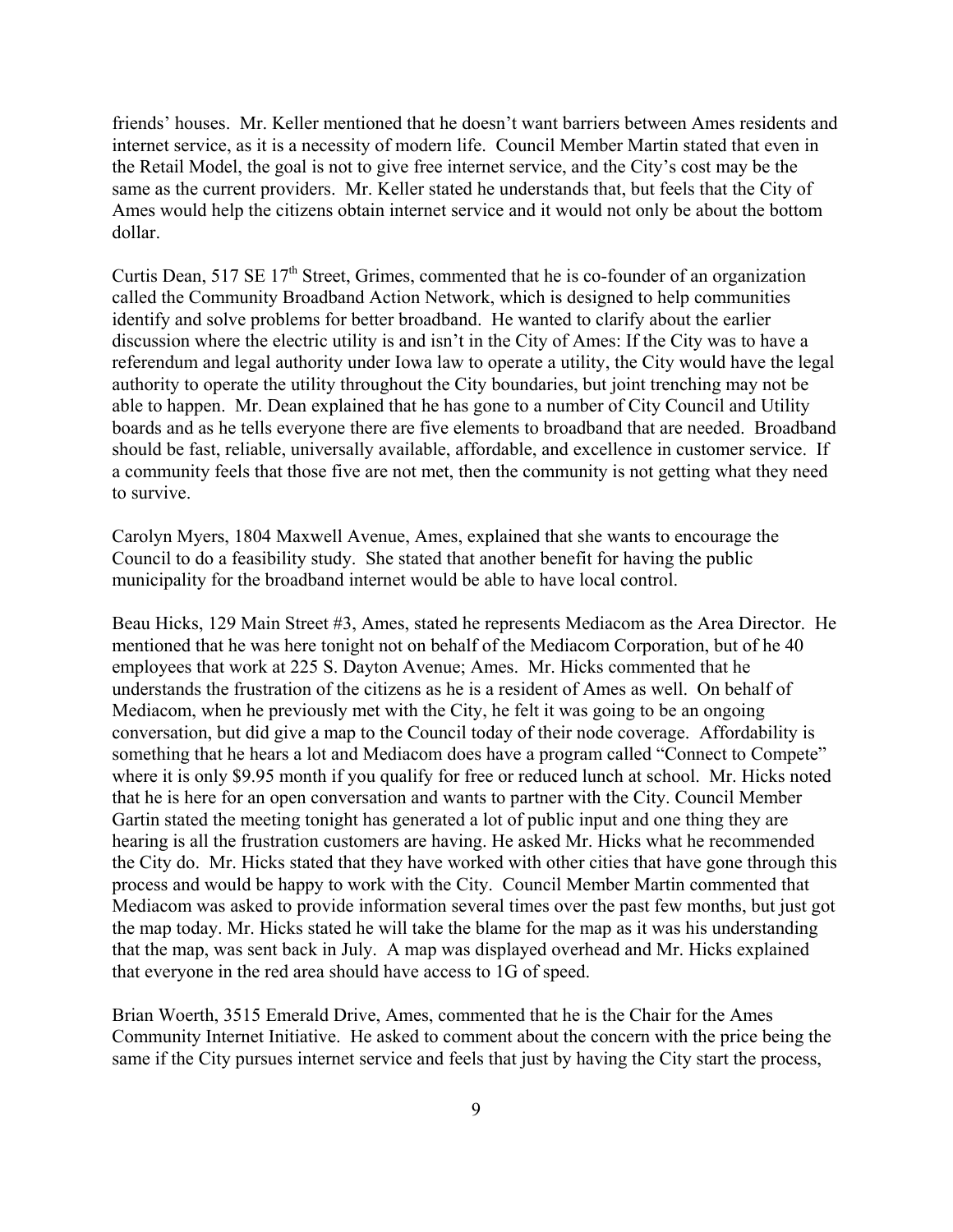with a feasibility study, the process may lower the costs by the private sectors. He stated that Mediacom wanted to know what areas need to be fixed, but as the City report shows, it is everyone and can't pinpoint one area. Mr. Woerth questioned the technology as to why would anyone want fiber optics that lead into an outdated coaxial cable. He believes that this is a great infrastructure project that the City can do.

David Mattocks, 724 Duff Avenue, Ames, noted that he moved to Ames about five years ago, and the apartment he lived in only had cable access, but he moved and now only has a phone line and doesn't have cable run to the house. He commented that the focus groups should be looking at the methods of delivery that are available or can expand out with wireless networks.

Chuck Winkleblack,  $105$  South  $16<sup>th</sup>$  Street, Ames, stated that he is commenting from a developer;s standpoint. The process has changed in the past 20 years, as before when putting in a new subdivision, they had to contact all the utility companies and a representative would come out to look at their Plat of Survey and want to know their time line, but now they don't even get a phone call back. Mr. Winkleblack noted that they have lost house sales due to lack of internet options. He gave an example of a home where fiber was put in, but neighbors a block away can't get the service. He stated that as a developer they would be happy to work with whoever, whether it's the City or not, but as a private business, he would prefer the City not get involved. Mr. Winkleblack explained that one of the first questions they are asked is what speeds of internet service are available.

Bob Houg, 3517 Oakland Street, Ames, noted that he was the Executive Director of the Municipal Utilities Association for 27 years, but is now retied. He was involved in negotiating the limitations on cross subsidiaries; they apply to only the ongoing operating expenses of the telecommunication utility. At any time the electric utility or the City can provide funding for capital expenses. Mr. Houg commented when Cedar Falls started, they covered capital costs by revenue bonds and general obligation bonds but took away the general obligation bonds once they were up and running. He didn't want everyone to have the impression that any cities that started this process in the 1990's were grand-fathered in.

Kelly Junge, 1935 Paulson Drive, Ames, commented that there are few towns that have fiber networks to their house and are profitable. These towns are paying \$50 a month for 50 Mbps and he is paying \$60 up to 60 Mbps but it is never 60 as he is lucky to get 8. He noted that he appreciates Mr. Hicks' job, but showing that everyone should have 1 Gb is a lie.

Public input was closed at 8:06 p.m.

Council Member Martin asked to show a few graphs showing his internet experience. He is a former Computer Science Professor, who taught Networking and Security. Mr. Martin wanted to find out what some of the disparity between people with great service versus people that can't get any service. He showed a speed measurement from his house, using his cable internet, to his neighbor's house. The graphs showed the speed of the internet every 15 minutes and it was pretty consistent throughout the day. The next graph showed a more typical day where the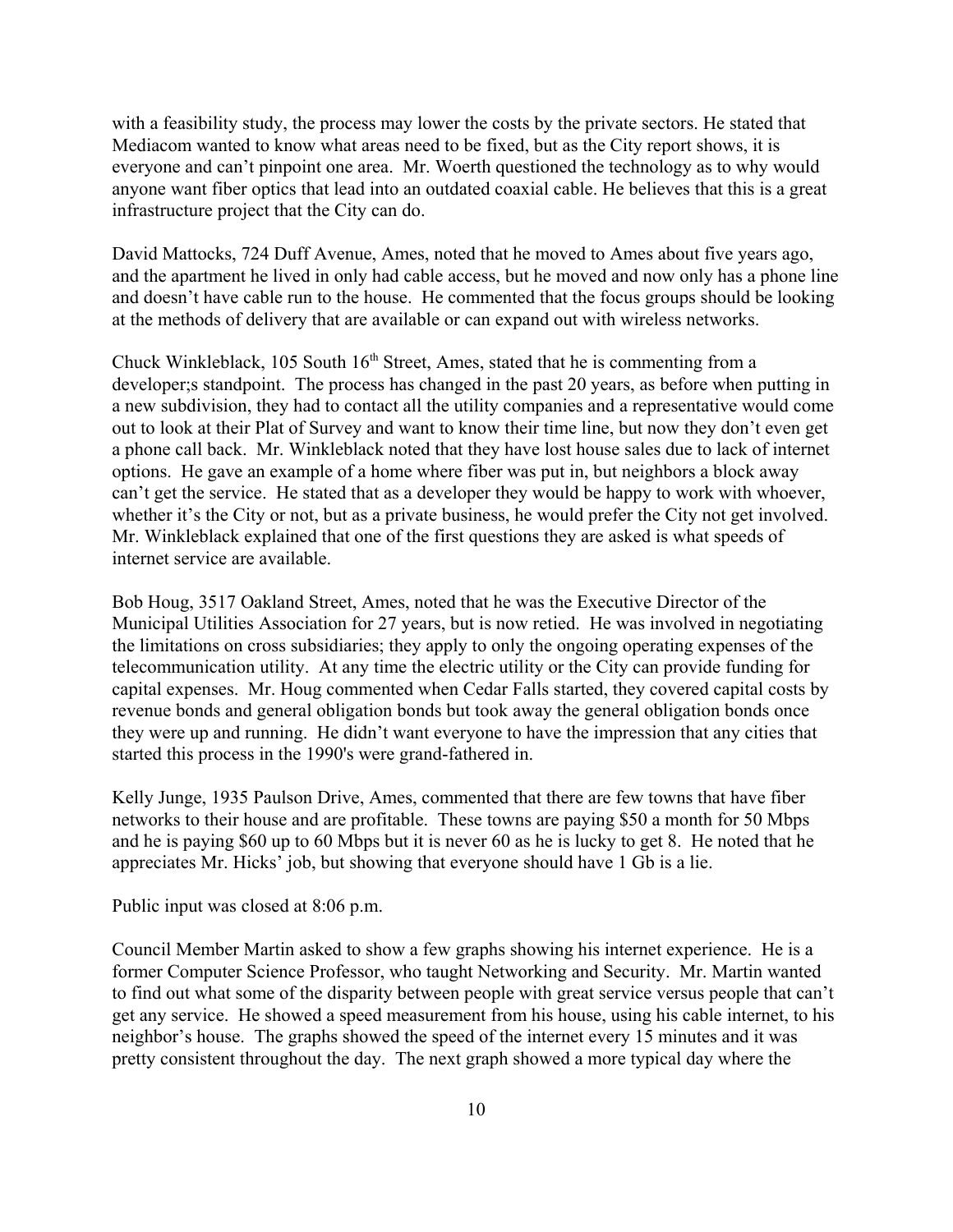service was up and down. He commented that when the service dips, and if you call customer service by the time you get someone on the phone the service is back up and working. Mr. Martin just wanted to give the Council an idea that people can look at the same thing and see different issues.

Mr. Gartin asked if City Manager Steve Schainker could give an example of how much a feasibility study might cost. Mr. Schainker stated that more information would be needed before doing the study, but would guess it would probably cost in excess of \$100,000 for the most significant analysis. Mr. Gartin stated everyone understands the current utilities that the City of Ames offers, but wanted to know would it would mean to create a new utility. Mr. Schainker noted that they would need a building for staff, technicians, vehicles, and 24-hour customer service, as the City would be unable to tack this on to an existing office. Further discussion ensued as to what would be needed to have a new utility service.

Moved by Martin, seconded by Beatty-Hansen, to bring an agenda item with cost estimates for a feasibility study covering the retail and wholesale models and a staff report with more information on the community ownership and deployment model including reaching out to ISU, Iowa DOT, Mary Greeley, Ames, and Gilbert School Districts, and COLO.

Mr. Gartin stated that normally they do everything internally first before going to the feasibility study. He would like to suggest that Mr. Schainker pursue a last chance dialog with the other private sectors. Council Member Beatty-Hansen commented that Mr. Martin's motion was to just find out the cost of a feasibility study. Mr. Nelson noted that his only concern is that it leaves out the option to partner with other providers.

Vote on Motion: 6-0. Motion declared carried unanimously.

Moved by Gartin, seconded by Corrieri, to direct staff to work with private sector companies to explore the quality and scope of internet service in Ames and to investigate more information on the Bettendorf/Davenport models.

Vote on Motion: 6-0. Motion declared carried unanimously.

Moved by Martin, seconded by Beatty-Hansen, to have staff report on possible modifications to the subdivision codes, to require a new subdivision housing be internet ready. Vote on Motion: 6-0. Motion declared unanimously.

## **ORDINANCE RELATED TO DEVELOPMENT STANDARDS OF THE**

**NEIGHBORHOOD COMMERCIAL ZONING DISTRICT:** The public hearing was opened and closed by Mayor Haila since there was no one wishing to speak.

Moved by Nelson, seconded by Corrieri, to pass on third reading and adopt ORDINANCE NO. 4374 related to development standards of the Neighborhood Commercial Zoning District. Roll Call Vote: 6-0. Ordinance declared adopted unanimously, signed by the Mayor, and hereby